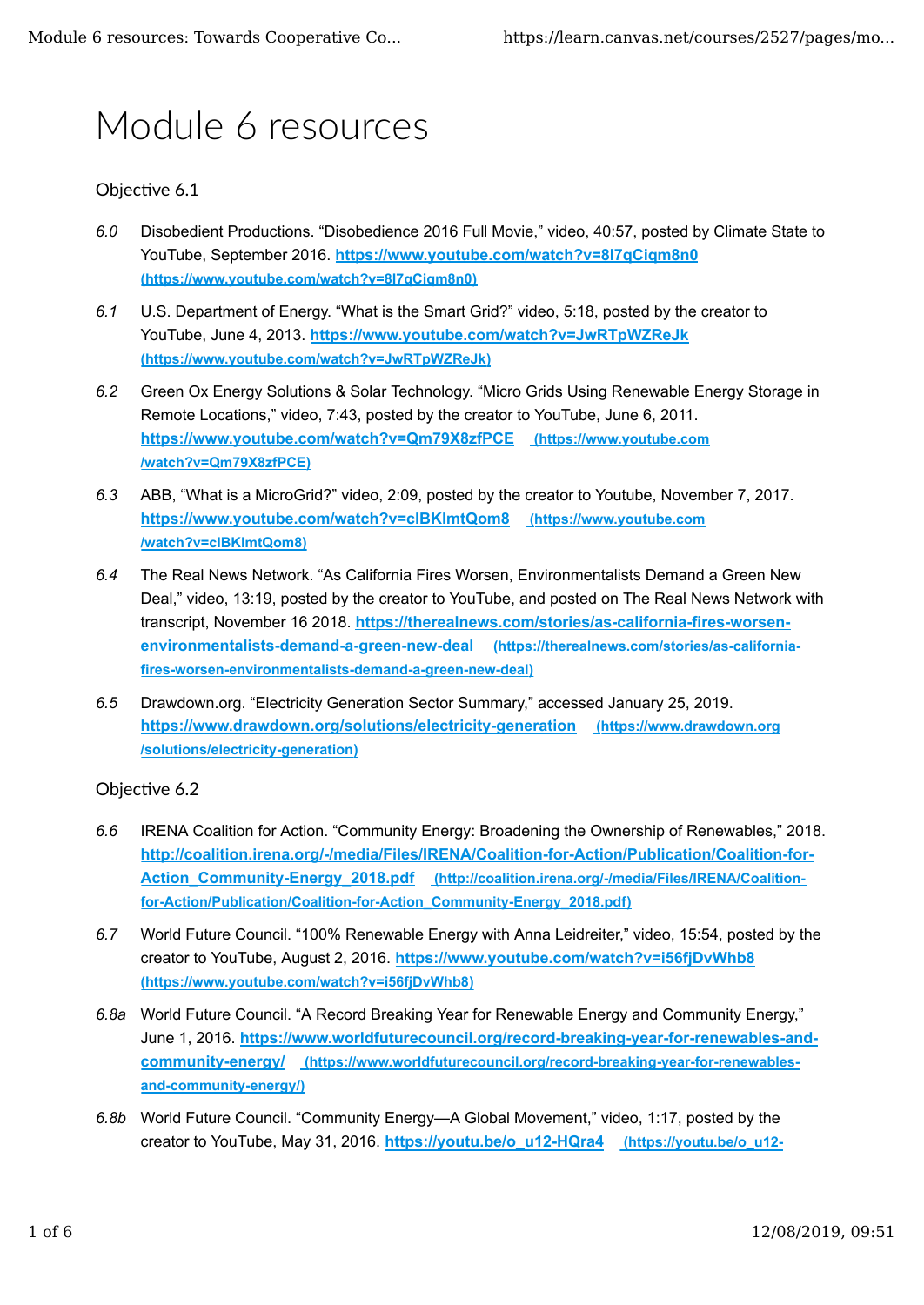### **HQra4)**

- *6.9* Berka, Anna, Julie MacArthur, Steve Matthewman, Stephen Poletti, and Maria Bargh. "Policy Strategies for Inclusive Renewable Energy in Aotearoa New Zealand," Auckland Policy Commons (blog), December 6, 2018. **https://www.policycommons.ac.nz/2018/12/06/policy-strategies-forinclusive-renewable-energy-in-aotearoa-new-zealand/ (https://www.policycommons.ac.nz /2018/12/06/policy-strategies-for-inclusive-renewable-energy-in-aotearoa-new-zealand/)**
- *6.10* Braunholtz-Speight, Tim, Sarah Mander, Matthew Hannon, Jeff Hardy, Carly McLachlan, Ed Manderson, and Maria Sharmina. "The Evolution of Community Energy in the UK," UK Energy Research Centre, September 2018. **http://www.ukerc.ac.uk/publications/evolution-ofcommunity-energy-in-the-uk.html (http://www.ukerc.ac.uk/publications/evolution-of-communityenergy-in-the-uk.html)**
- *6.11* Community Energy Scotland. "Ten Years of Community Energy—Scottish Communities Lead the Way," video, 21:37, posted by DingwallCES to YouTube, March 18, 2013. **https://www.youtube.com/watch?v=5QtvyrQHJQE (https://www.youtube.com /watch?v=5QtvyrQHJQE)**
- *6.12* Braund, Erik and Eugene Yi. "Utility vs. Homeowners Over Solar Power," Video, 4:24, the New York Times online, April 19, 2015. **http://www.nytimes.com/video/business /energy-environment/100000003613973/utility-vs-homeownersover-solar-power.html (http://www.nytimes.com/video/business/energy-environment/100000003613973/utility-vshomeownersover-solar-power.html)**
- *6.13* Fully Charged. "Tesla Powerwall 2," video, 28:14, posted by fullychargedshow to YouTube, August 31, 2017. **https://www.youtube.com/watch?v=nWLzlrGGuxQ (https://www.youtube.com /watch?v=nWLzlrGGuxQ)**
- *6.14* Kress, Nele. "Interview on the Energy Transition in Germany: We Need a Citizen-Oriented Energy Supply," World Future Council, September 27, 2018. **https://www.worldfuturecouncil.org /interview-energy-transition-in-germany/ (https://www.worldfuturecouncil.org/interview-energytransition-in-germany/)**
- *6.15* Lewis, Michael and Pat Conaty. "Fossil Fuel Free Kristianstad," Canadian Centre for Community Renewal, March 5, 2012. **http://www.communityrenewal.ca/sites/all/files/resource /i42012MAR05\_Kristianstad.pdf (http://www.communityrenewal.ca/sites/all/files/resource /i42012MAR05\_Kristianstad.pdf)**
- *6.16* Hennicke, Peter. "Hope Is Rational—Germany's Radical Shift to Renewables and Efficiency," Renew Economy, November 19, 2018. **https://reneweconomy.com.au/hope-is-rationalgermanys-radical-shift-to-renewables-and-efficiency-68663/ (https://reneweconomy.com.au /hope-is-rational-germanys-radical-shift-to-renewables-and-efficiency-68663/)**
- *6.17* Lewis, Mike. "Kirklees, UK," Canadian Centre for Community Renewal, May 20, 2011. **http://www.communityrenewal.ca/sites/all/files/resource/i42011MAY20\_KES.pdf (http://www.communityrenewal.ca/sites/all/files/resource/i42011MAY20\_KES.pdf)**

# Supplementary Resources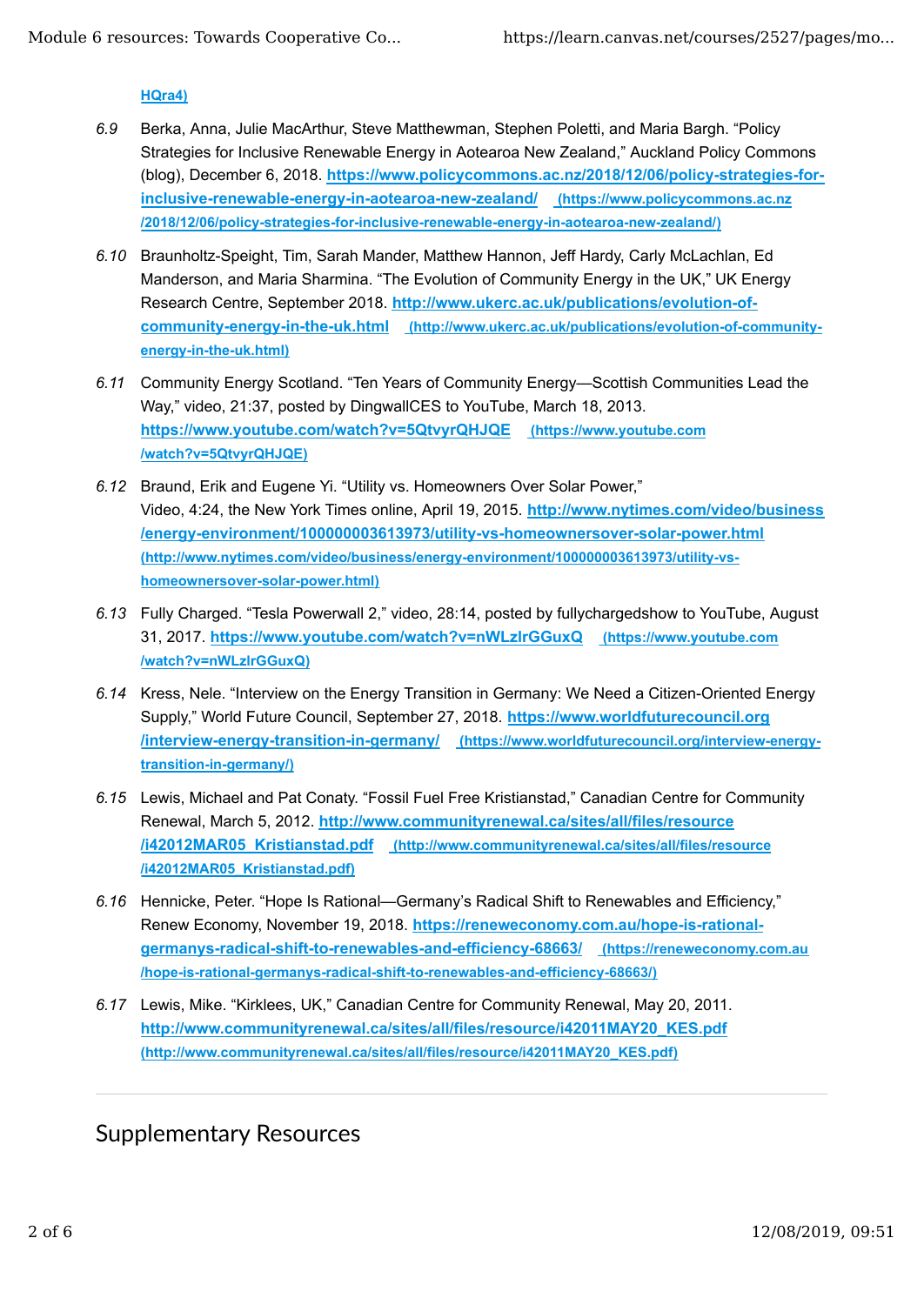## Objective 6.1

Maria Gallucci. "Rebuilding Puerto Rico's Power Grid: The Inside Story." IEEE Spectrum, March 12, 2018. **https://spectrum.ieee.org/energy/policy/rebuilding-puerto-ricos-power-grid-the-inside-story (https://spectrum.ieee.org/energy/policy/rebuilding-puerto-ricos-power-grid-the-inside-story)** An extensive exploration of the aftermath of Hurricane Maria and the multiple challenges and contradictions of rebuilding the Puerto Rico electrical grid. One year after Maria, the author identifies the full extent of the hurricane's impacts on the centralized grid, why managers were unprepared for its impacts, the flawed recovery plans, and Puerto Rico's financial inability to invest in rebuilding a resilient system. Since the storm, many on the island are turning to local micro-grids. However, wind turbines and solar farms can also be vulnerable to extreme weather.

Teske, Sven, Joanna Mills, Tina Loeffelbein, and Martin Kaiser. "World Energy (R)evolution: A Sustainable World Energy Outlook 2015 Executive Summary," Greenpeace, September 2015, as accessed through **https://www.greenpeace.org/archive-international/en/publications/Campaignreports/Climate-Reports/Energy-Revolution-2015/ (https://www.greenpeace.org/archive-international /en/publications/Campaign-reports/Climate-Reports/Energy-Revolution-2015/)** A clean energy transition for electricity, transport, and heating is possible. It can create millions of jobs and extend access to poor and underserved areas of the globe. The investment necessary, however, is in the order of \$1.6 trillion a year to reach 100% renewable. Greenpeace Reports have historically predicted clean energy trends more accurately than the International Energy Agency and US Energy Information Agency. The executive summary provides an excellent overview of key points.

REN21. "Renewables Global Futures Report: Great Debates Towards 100% Renewable Energy," Report, Paris: REN21 Secretariat, 2017. **http://www.ren21.net/future-of-renewables/global-futures-report/ (http://www.ren21.net/future-of-renewables/global-futures-report/)** The REN 21 is a widely cited, data-rich annual publication that illustrates issues and trends in the renewable energy sector. It provides an excellent overview of the technological, policy and economic challenges around the globe and in different national contexts.

REN21. "Chapter 7: Community Renewable Energy" in Global Status Report, Paris: Renewable Energy Policy Network, 2016. **http://www.ren21.net/gsr-2016/chapter07.php (http://www.ren21.net/gsr-2016 /chapter07.php)**

The Agenda on TVO, "Jeremy Rifkin: The Third Industrial Revolution," video, 25:33, posted by The Agenda with Steve Paikin to YouTube, August 26, 2012. **https://www.youtube.com /watch?v=9e0UofNMzKM (https://www.youtube.com/watch?v=9e0UofNMzKM)**

Wood, Elisa. "Three Big Energy Ideas to watch in 2019," MicroGrid Knowledge, January 4, 2019. **https://microgridknowledge.com/microgrids-macrogrid-green-new-deal/ (https://microgridknowledge.com/microgrids-macrogrid-green-new-deal/)** Discusses green new deal, and advances in grid flexibility and modular microgrids.

MIT Club of Northern California. "Does Solar + Storage = Grid 2.0?" video, 1:49:58, posted by the creator to YouTube, October 2, 2015. **https://www.youtube.com/watch?v=9lGYrEk\_PFE (https://www.youtube.com/watch?v=9lGYrEk\_PFE)** For details on the solar energy and storage revolution, including implications for transforming the grid, listen to this MIT panel about the state of things in 2015.

Young, Fiona and Kalina Georgieva. "Community and Locally Owned Renewable Energy in Scotland at September 2015," Energy Saving Trust, October 2015. **http://www.energysavingtrust.org.uk/sites**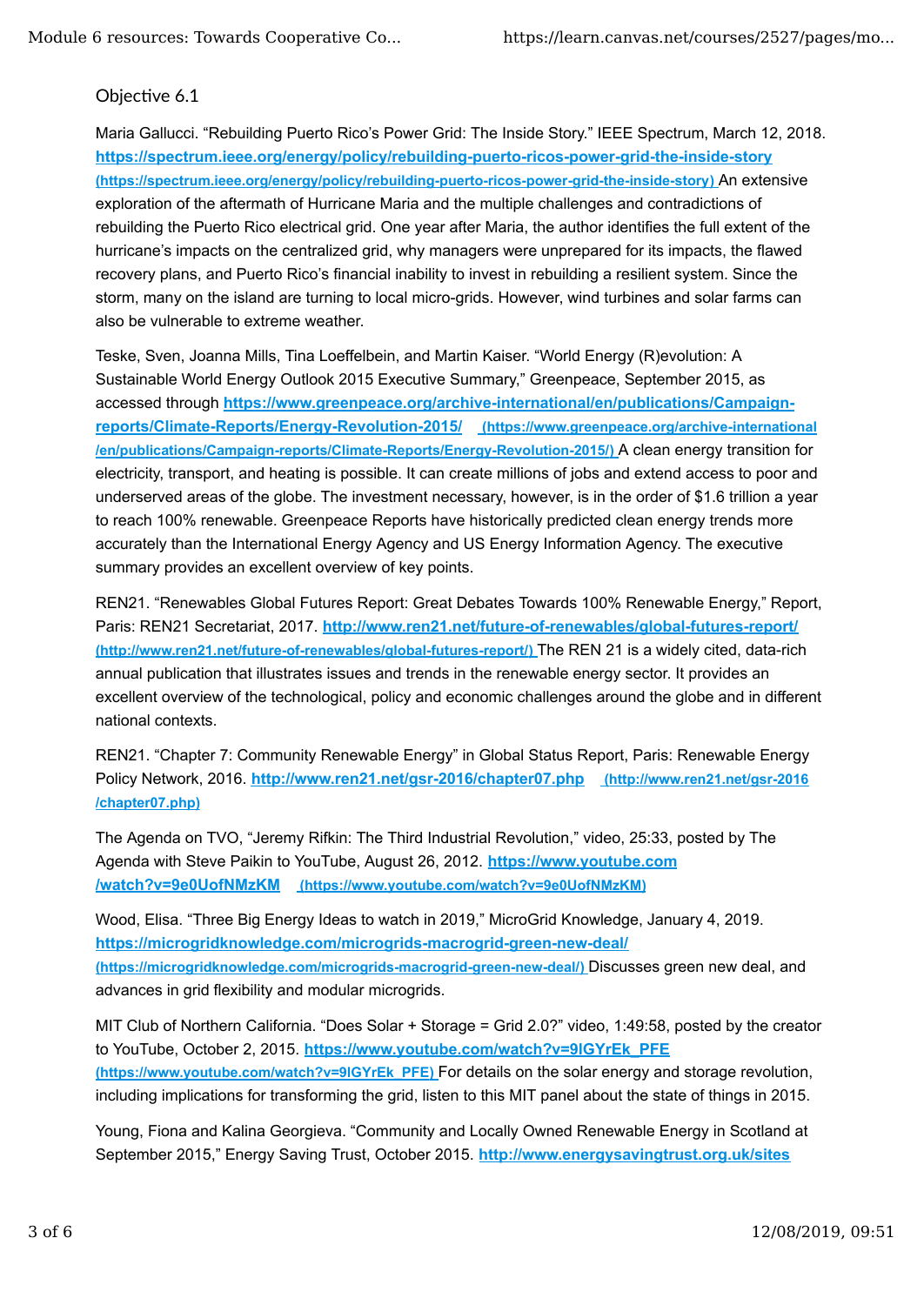### **/default/files/reports**

**/Community%20and%20locally%20owned%202015%20report\_final%20version%20171115.pdf (http://www.energysavingtrust.org.uk/sites/default/files/reports /Community%20and%20locally%20owned%202015%20report\_final%20version%20171115.pdf)** Executive Summary – Summary report of Scottish progress against targets.

Roberts, David. "Utilities Have a Problem: The Public Wants 100% Renewable Energy, and Quick," Vox, October 11, 2018. **https://www.vox.com/energy-and-environment/2018/9/14/17853884/utilitiesrenewable-energy-100-percent-public-opinion (https://www.vox.com/energy-and-environment/2018/9 /14/17853884/utilities-renewable-energy-100-percent-public-opinion)** A fascinating analysis that contrasts public attitudes versus utility owners attitudes towards a rapid transition to 100% renewable energy. This report is useful context for understanding the politics of energy utilities.

Hargreaves, Tom, Sabine Hielscher, Gill Seyfang, and Adrian Smith. "Grassroots innovations in community energy: The role of intermediaries in niche development." Global Environmental Change23(5), October 2013, pp 868-880. **https://doi.org/10.1016/j.gloenvcha.2013.02.008 (https://doi.org/10.1016 /j.gloenvcha.2013.02.008)** ; article available through **https://ueaeprints.uea.ac.uk/43024/1/CISE\_GEC.pdf**

 **(https://ueaeprints.uea.ac.uk/43024/1/CISE\_GEC.pdf)** University researchers offer rich insights, particularly the strategic importance of organizations like Community Energy Scotland. They make use of transitions studies perspectives.

Sustainable Economics Law Centre. "Energy is Like WHOA," video, 1:53, posted by the creator to YouTube, July 4, 2018. https://youtu.be/bOdfwgQHF64 (https://youtu.be/bOdfwgQHF64) Community Renewable Energy.

## Objective 6.2

Sweeny, Sean. "Resist, Reclaim, Restructure: Unions and the Struggle for Energy Democracy," discussion paper, Trade Unions for Energy Democracy, New York, April 2013. **http://unionsforenergydemocracy.org/wp-content/uploads/2014/05**

**/resistreclaimrestructure\_2013\_english.pdf (http://unionsforenergydemocracy.org/wp-content/uploads /2014/05/resistreclaimrestructure\_2013\_english.pdf)** Energy democracy is a term increasingly used by social movement actors interested in just climate and energy transitions. This report by Sean Sweeny for Unions for Energy Democracy, outlines the key role that democractizing energy systems can play in climate change mitigation. Sweeny focuses on three key concepts: resisting the fossil fuel industries, reclaiming infrastructure from private actors, and restructuring energy systems so that they work for the social, environmental, economic, and cultural needs of the population.

Farrell, John and Maria McCoy. "Video: Advancing Energy Democracy with Community Renewable Energy," video (28:53) and article, posted to YouTube and Institute for Local Self Reliance by the creator, October 11, 2018. **https://ilsr.org/video-advancing-energy-democracy-with-community-renewableenergy/ (https://ilsr.org/video-advancing-energy-democracy-with-community-renewable-energy/)** The Institute for Local Self Reliance in the U.S. is one of the best sites for practical resources on organizing, owning, financing, and advocating for community energy. See Module 4: Starting Community-Owned Clean Energy Projects, and the video interview with the Shiloh Temple community solar project in north Minneapolis, a local ownership form of energy democracy. The video also discusses barriers to similar projects, and how communities can overcome those barriers, included in ILSR's Community Power Toolkit.

Solar Energy Industries Association. "Community Solar," accessed January 27, 2019.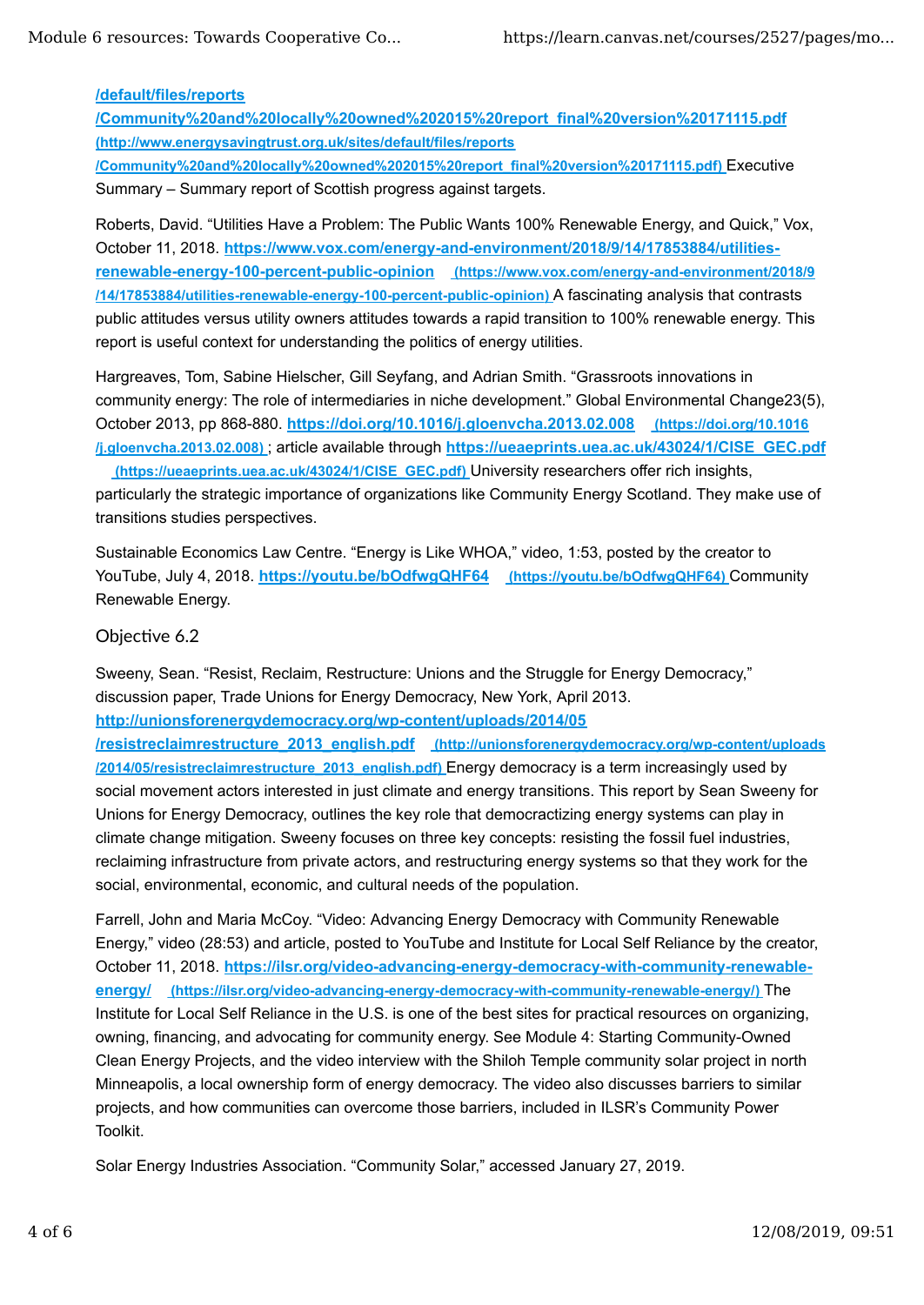## **https://www.seia.org/initiatives/community-solar (https://www.seia.org/initiatives/community-solar)**

There are many policies being invented that are being used to extend opportunities for part-ownership by citizens or other forms of citizen benefits, all of which are contributing to community solar expansion in the U.S. This article summarizes several ownership opportunities and benefits being advanced in the U.S.

The Solutions Project website, accessed January 27, 2019. **http://thesolutionsproject.org (http://thesolutionsproject.org)** The Solutions Project brings together unlikely allies to invest in promising solutions aimed at accelerating the transition to clean energy.

Farrell, John. "5 Barriers to and Solutions for Community Renewable Energy," video (16:43) and article, posted to YouTube and Institute for Local Self Reliance by the creator, May 3, 2013. **https://ilsr.org/5 barriers-solutions-community-renewable-energy/ (https://ilsr.org/5-barriers-solutions-communityrenewable-energy/)** This section of the website provides an excellent summary of barriers and solutions— US based but with references to other countries. There is much here that relates to issues of ownership structure and finance which varies to some extent between jurisdictions. Solutions to the barriers are highlighted in a very helpful way and, while it may not be directly applicable to your context, it will stimulate thinking and focus your research.

Community Energy Scotland, website, accessed January 27, 2019. **http://www.communityenergyscotland.org.uk/ (http://www.communityenergyscotland.org.uk/)**

Eigg Electric. "Renewable Energy for the Isle of Eigg," video, 9:54, posted to YouTube by Isle Eigg. **https://www.youtube.com/watch?v=l3n-6YHquno (https://www.youtube.com/watch?v=l3n-6YHquno)** The people of community-owned Isle of Eigg switch on their own renewable electricity supply in February 2008. See **www.islandsgoinggreen.org (http://www.islandsgoinggreen.org)** for more information.

O'Brien-Applegate, Joseph, and Tom Bourgeois. "Sharing Resiliency Lessons Learned from Japan on the Anniversary of Hurricane Sandy," Microgrid Knowledge. November 8, 2018.

**https://microgridknowledge.com/resiliency-lessons-japan-hurricane-sandy/**

**(https://microgridknowledge.com/resiliency-lessons-japan-hurricane-sandy/)** Applications of micro-grids in cities in Japan that combine heat and power. The authors glean lessons from Japanese initiatives that would be more resilient in the face of disasters such as Hurricane Sandy in New York.

Farrell, John. "Solar Co-ops Support Clean Energy Advances in D.C.—Episode 64 of Local Energy Rules Podcast," article and podcast (28:41), Institute for Local Self Reliance. November 13, 2018. **https://ilsr.org/solar-co-ops-support-clean-energy-advances-in-d-c-episode-64-of-local-energyrules-podcast/ (https://ilsr.org/solar-co-ops-support-clean-energy-advances-in-d-c-episode-64-of-localenergy-rules-podcast/)** Discusses support for developing solar co-operatives across 10 American states and 3000 homes.

Lewis, Michael, and Pat Conaty. The Resilience Imperative: Co-operative Transitions to a Steady State Economy. Gabriola Island: New Society Publishers, 2012.

MacArthur, Julie. Empowering Electricity: Co-operatives, Sustainability, and Power Sector Reform in Canada. Vancouver, BC: University of British Columbia Press, 2016.

Policy Auckland. **Policy Strategies for Inclusive Renewable Energy (https://cdn.auckland.ac.nz /assets/auckland/arts/our-research/research-institutes-centres-groups/ppi/policy-briefings/policy-strategiesfor-inclusive-renewable-energy.pdf)** Policy Briefing, 2018.

Department of Energy and Climate Change (DECC). UK Community Energy Strategy. London, 2014.